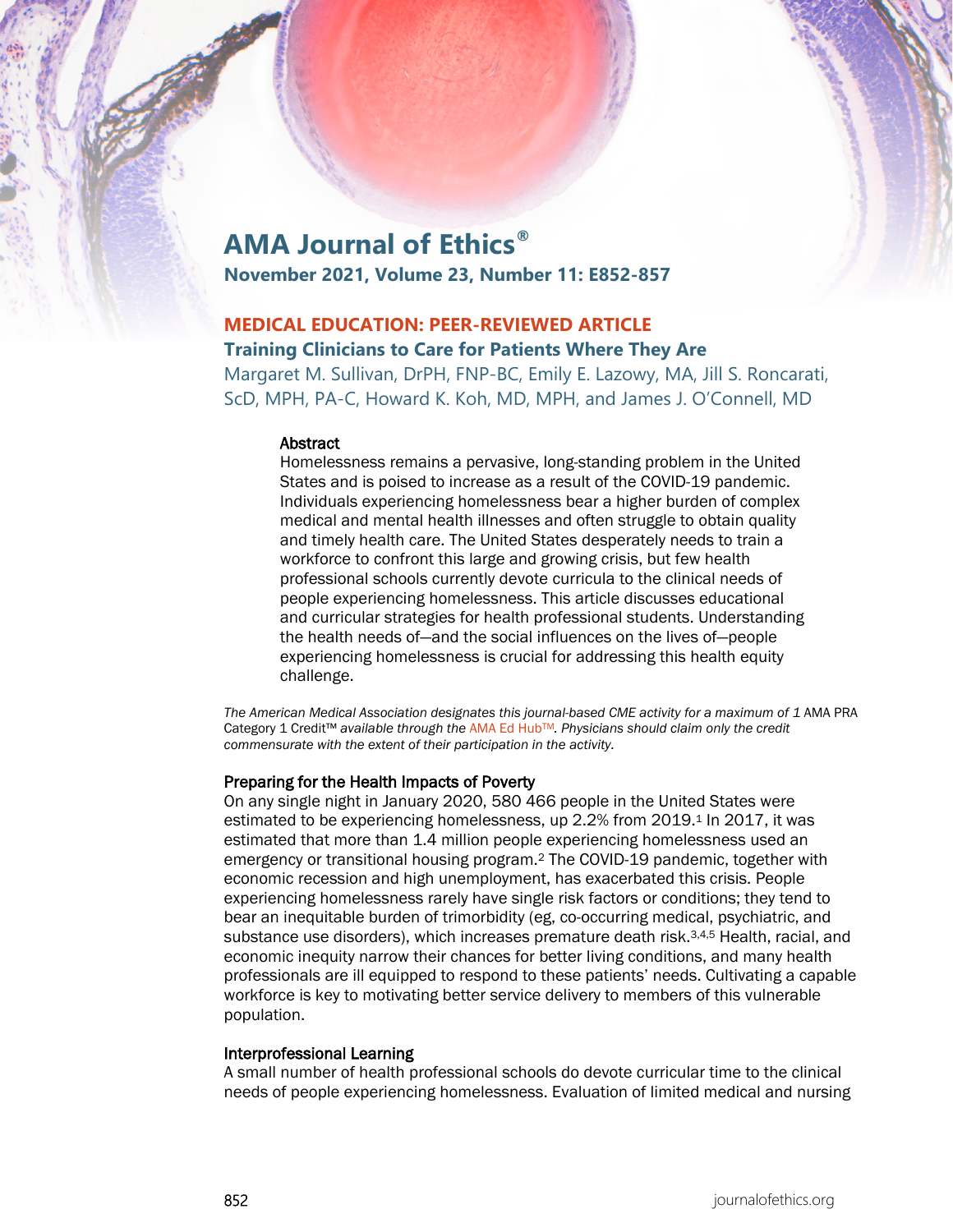education efforts published to date have shown progress.<sup>6</sup> In the early 2000s, secondand third-year primary care internal medicine residents at an urban public hospital training program completed a clinical elective in settings where health care is offered to people experiencing homelessness.7 One program required primary care interns to offer clinic-based care to patients experiencing homelessness,8 and one physician assistant program integrated street medicine, which required students and preceptors to care for people living outside. The Doctors Without Walls-Santa Barbara Street Medicine program at the University of California, Santa Barbara, offers a seminar each winter, and the University of California, San Francisco (UCSF), is developing street medicine didactics and clinicals open to nursing and medical students.

Nurses have long cared for people experiencing homelessness, and public health nursing embodies an ideal of social justice by offering essential services to vulnerable persons. In tenements and settlement houses of the late 1800s, as well as in modernday shelters and other sites, nurses have been caring for impoverished patients, embracing service-learning and research opportunities, striving to mitigate bias and stigma, and improving access to care.<sup>9,10,11</sup> In 2019, UCSF launched the Benioff Homelessness and Housing Initiative, with a focus on homelessness research, policy, and interprofessional education.9 That same year, Harvard University launched the Initiative on Health and Homelessness at the Harvard T.H. Chan School of Public Health dedicated to education, service learning, and research<sup>12</sup> and, in 2020, piloted a 6-hour "nanocourse" on homelessness for medical and public health students. In 2021, this mini-course grew to become a full course, including a case study on [Boston Health Care](https://journalofethics.ama-assn.org/article/boston-healthcare-homeless-program-success-story/2009-01)  [for the Homeless Program's](https://journalofethics.ama-assn.org/article/boston-healthcare-homeless-program-success-story/2009-01) response to COVID-19, exploration of the relationships between structural racism and homelessness, speakers with diverse backgrounds, and experiences in active learning settings.

Selecting what content to include in health professions curricula is as important as considering how to, and who should, teach it. Ideally, health professions students should learn about homelessness' influences on health from community experts and from persons with lived experience. Consumer advisory board members and advocates for people experiencing homelessness are well situated to describe clinical and ethical complexities of health care for this population and to advise about best practices in disease prevention and service delivery. Explorations of clinician biases, who clinicians think "the deserving poor" are and why, and how to distribute resources are key ethical and resilience-building questions that should be included in curricula. Complex confluences of poverty, structural racism, siloed care, and homelessness necessitate mastering "complicated medicine"13 and interprofessional collaboration (eg, among physician assistants, nurse practitioners, psychologists, psychiatrists, dentists, social workers, case managers). Interdisciplinary learning allows students to collectively examine their own and others' attitudes toward people experiencing homelessness, recognize and value colleagues' and community members' expertise, learn from local organizational leaders, and test career choices.14,15,16 Improving care coordination, clinical management, and disease and injury prevention among people experiencing homelessness requires health professional schools to make a commitment to serving the most vulnerable, a defining feature of health professionalism.

#### Broad Applicability

Instruction must include cross-disciplinary care management of multiple clinical conditions and facilitate students' and trainees' recognition of how social determinants (eg, poverty, racism, food and housing insecurity, trauma history, immigration status,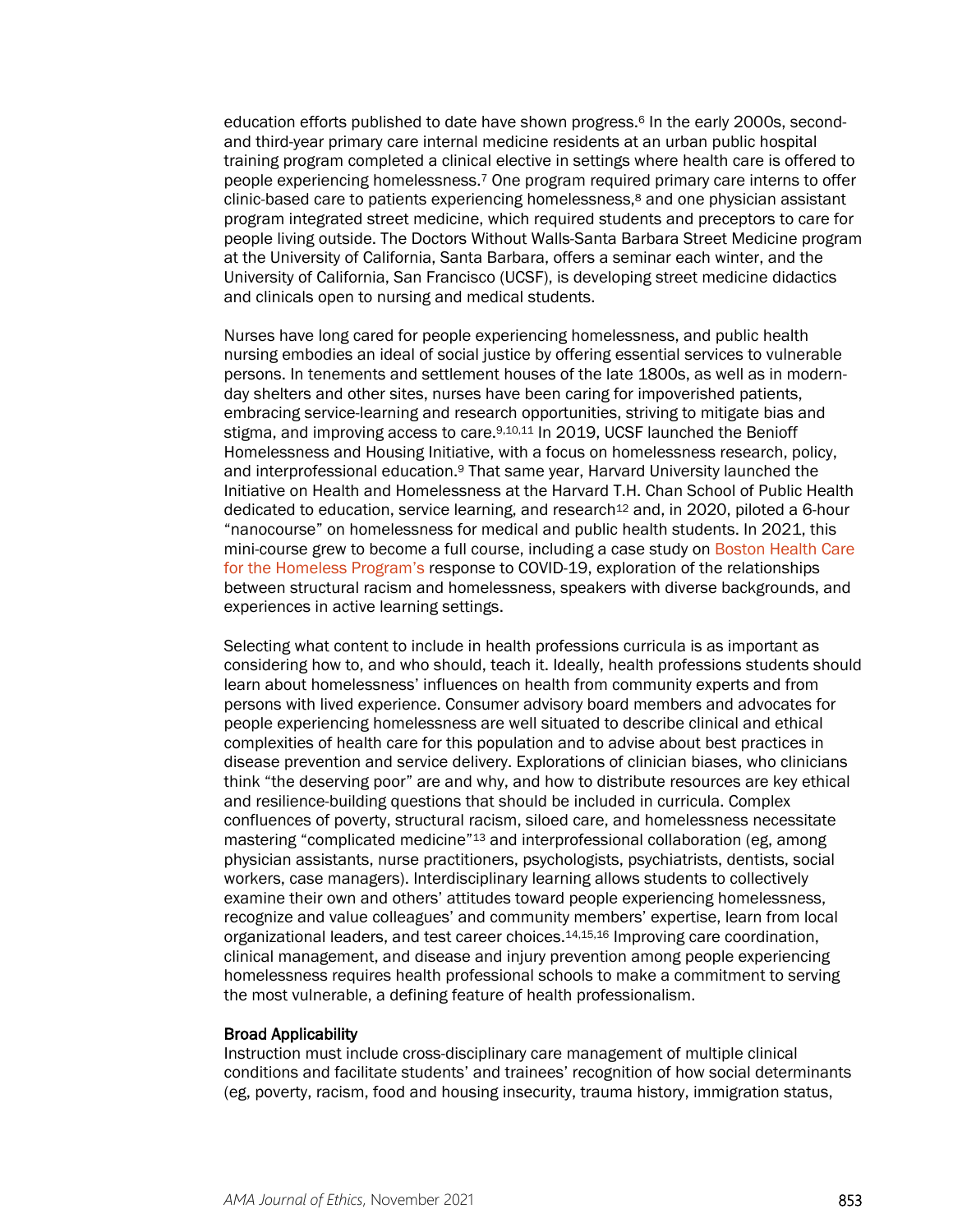limited opportunities to practice hygiene, violence, limited transportation access) influence the health of individual patients and entire communities. These skills are not singularly relevant to people experiencing homelessness but are applicable across populations that are impoverished. The National Health Care for the Homeless Council is a key resource for training and advocacy and facilitates health professional programs' partnerships with community health organizations to teach skills practiced daily in 300 Healthcare for the Homeless programs across the United States.<sup>17</sup>

*Collaboration is critical*. Clinicians' capacity to deftly collaborate in order to integrate medical, dental, psychosocial, and substance use strategies at a single point of care for a single patient relies upon how well they are trained to diagnosis and treat during encounters or at sites (eg, the streets, shelter-based clinics, rehabilitation programs) that are atypical in health care. Clinicians' capacity to skillfully collaborate is also key to helping patients—during single or multiple encounters—manage acute and chronic disease, injury, or recovery with short- and long-term plans that persons experiencing homelessness can navigate, despite the persistent conditions of deprivation, neglect, and instability they face daily. Supporting students and trainees also means preparing [them emotionally](https://journalofethics.ama-assn.org/article/taking-our-oath-seriously-compassion-patients/2016-01) for their exposures to conditions of homeless life, which will be unfamiliar to many, if not most, health professionals in training. Such support can be enhanced by further collaboration and collective engagement in processing what trainees witness and how they respond.

*Conditions of poverty and diverse presentations*. Health education for populations experiencing homelessness means unlearning that conditions generally regarded as rare (eg, scurvy,18 pellagra,19 frostbite,20 hypothermia,20 *Bartonella quintana*<sup>21</sup> from lice infestation) in resource-rich parts of the world are common among people in the United States who experience homelessness. People experiencing homelessness also suffer excess burdens of cancer,<sup>22</sup> mental illness, $2<sup>3</sup>$  and substance use disorders<sup>23</sup> that have often gone untreated for longer than many health professions students or trainees are used to seeing, so rigorous health curricula to address the needs of people experiencing homelessness must incorporate acute and chronic noncancer pain management while also exposing students and trainees to detoxification protocols for managing substance (eg, alcohol, opioid) withdrawal symptoms.

*Widespread trauma*. Compared to women in the general population, women experiencing homelessness have higher rates of childhood physical abuse (67% v 20%) and sexual abuse (55% v 32%), respectively.24 For many who lack control over their environment and experience their life and health choices as limited by social determinants, healing from trauma tends to be inequitably compromised, if not impossible. Importantly, racial trauma and the impacts of structural racism on homelessness should be integrated throughout clinical training. These improvements will better prepare health professions students to improve not only health care delivery and outcomes but also social and structural determinants that perpetuate homelessness.

#### Beyond the Pandemic

Despite tragic losses, the [COVID-19 pandemic](https://journalofethics.ama-assn.org/article/should-personal-autonomy-be-more-restricted-person-experiencing-homelessness-others/2021-11) offered unique opportunities for clinicians to care for people experiencing homelessness. Efforts to test, social distance, quarantine and to provide safe shelter, food, clothes, other needed services, along with increases in locations and numbers of care sites,25 demonstrate key successes. US public health capacity was shown to be inadequate overall, underscoring the need to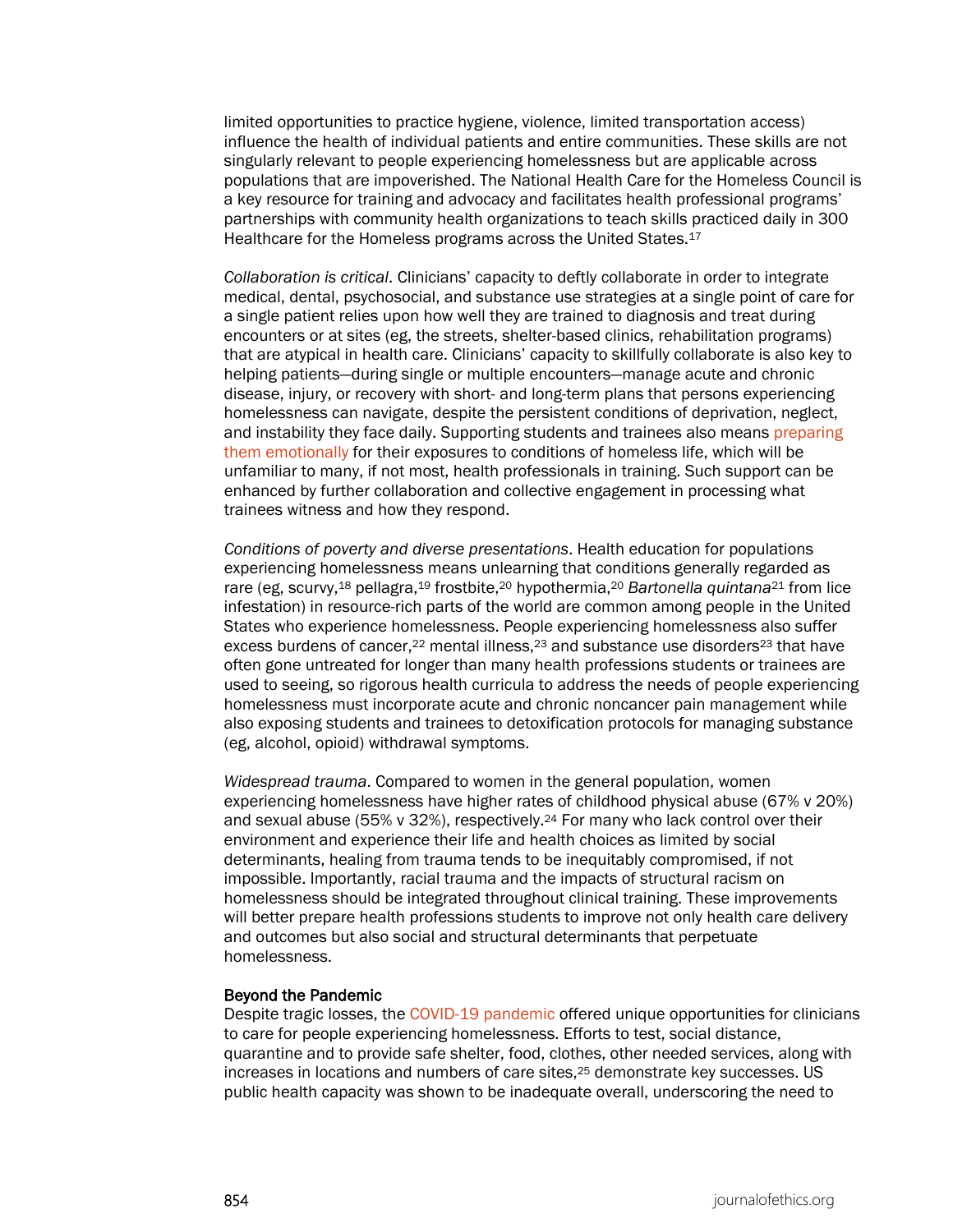capitalize on these successes through academic health programs' building a capable health care workforce that motivates improved—and equitable—health outcomes in hospitals, clinics, shelters, and everywhere we live.

### References

- 1. US Department of Housing and Urban Development. *The 2020 Annual Homeless Assessment Report (AHAR) to Congress. Part 1: Point-In-Time Estimates of Homelessness*. January 2021. Accessed July 28, 2021. <https://www.huduser.gov/portal/sites/default/files/pdf/2020-AHAR-Part-1.pdf>
- 2. US Department of Housing and Urban Development. *The 2017 Annual Homeless Assessment Report to Congress. Part 2: Estimates of Homelessness in the United States*. October 2018. Accessed July 28, 2021. <https://www.huduser.gov/portal/sites/default/files/pdf/2017-AHAR-Part-2.pdf>
- 3. Institute of Medicine. *Homelessness, Health, and Human Needs.* National Academy Press; 1988.
- 4. Gelberg L, Linn LS. Assessing the physical health of homeless adults. *JAMA*. 1989;262(14):1973-1979.
- 5. Hwang SW. Homelessness and health. *CMAJ*. 2001;164(2):229-233.
- 6. McNeil R, Guirguis-Younger M, Dilley LB, Turnbull J, Hwang SW. Learning to account for the social determinants of health affecting homeless persons. *Med Educ*. 2013;47(5):485-494.
- 7. Buchanan D, Rohr L, Kehoe L, Glick SB, Jain S. Changing attitudes toward homeless people. *J Gen Intern Med*. 2004;19(5, pt 2):566-568.
- 8. O'Toole TP, Hanusa BH, Gibbon JL, Boyles SH. Experiences and attitudes of residents and students influence voluntary service with homeless populations. *J Gen Intern Med*. 1999;14(4):211-216.
- 9. Gardner J, Emory J. Changing students' perceptions of the homeless: a community service learning experience. *Nurse Educ Pract*. 2018;29:133-136.
- 10. Richmon R, Noone J. The impact of a service-learning foot soak experience on nursing students' attitudes toward the homeless. *Nurs Forum*. 2020;55(2):236- 243.
- 11. Zrinyi M, Balogh Z. Student nurse attitudes toward homeless clients: a challenge for education and practice. *Nurs Ethics*. 2004;11(4):334-348.
- 12. Initiative on Health and Homelessness. Harvard T.H. Chan School of Public Health. Accessed July 28, 2021.
	- <https://www.hsph.harvard.edu/healthandhomelessness/>
- 13. O'Connell J. Boston Healthcare for the Homeless Program: a success story. *Virtual Mentor*. 2009;11(1):78-82.
- 14. Chrisman-Khawam L, Abdullah N, Dhoopar A. Teaching health-care trainees empathy and homelessness IQ through service learning, reflective practice, and altruistic attribution. *Int J Psychiatry Med*. 2017;52(3):245-254.
- 15. Feldman CT, Stevens GD, Lowe E, Lie DA. Inclusion of the homeless in health equity curricula: a needs assessment study. *Med Educ Online*. 2020;25(1):1777061.
- 16. To MJ, MacLeod A, Hwang SW. Homelessness in the medical curriculum: an analysis of case-based learning content from one Canadian medical school. *Teach Learn Med*. 2016;28(1):35-40.
- 17. 2019 Special populations funded programs. Health Resources and Services Administration. Accessed July 28, 2021. [https://data.hrsa.gov/tools/data](https://data.hrsa.gov/tools/data-reporting/special-populations)[reporting/special-populations](https://data.hrsa.gov/tools/data-reporting/special-populations)
- 18. Colacci M, Gold WL, Shah R. Modern-day scurvy. *CMAJ.* 2020;192(4):E96-E96.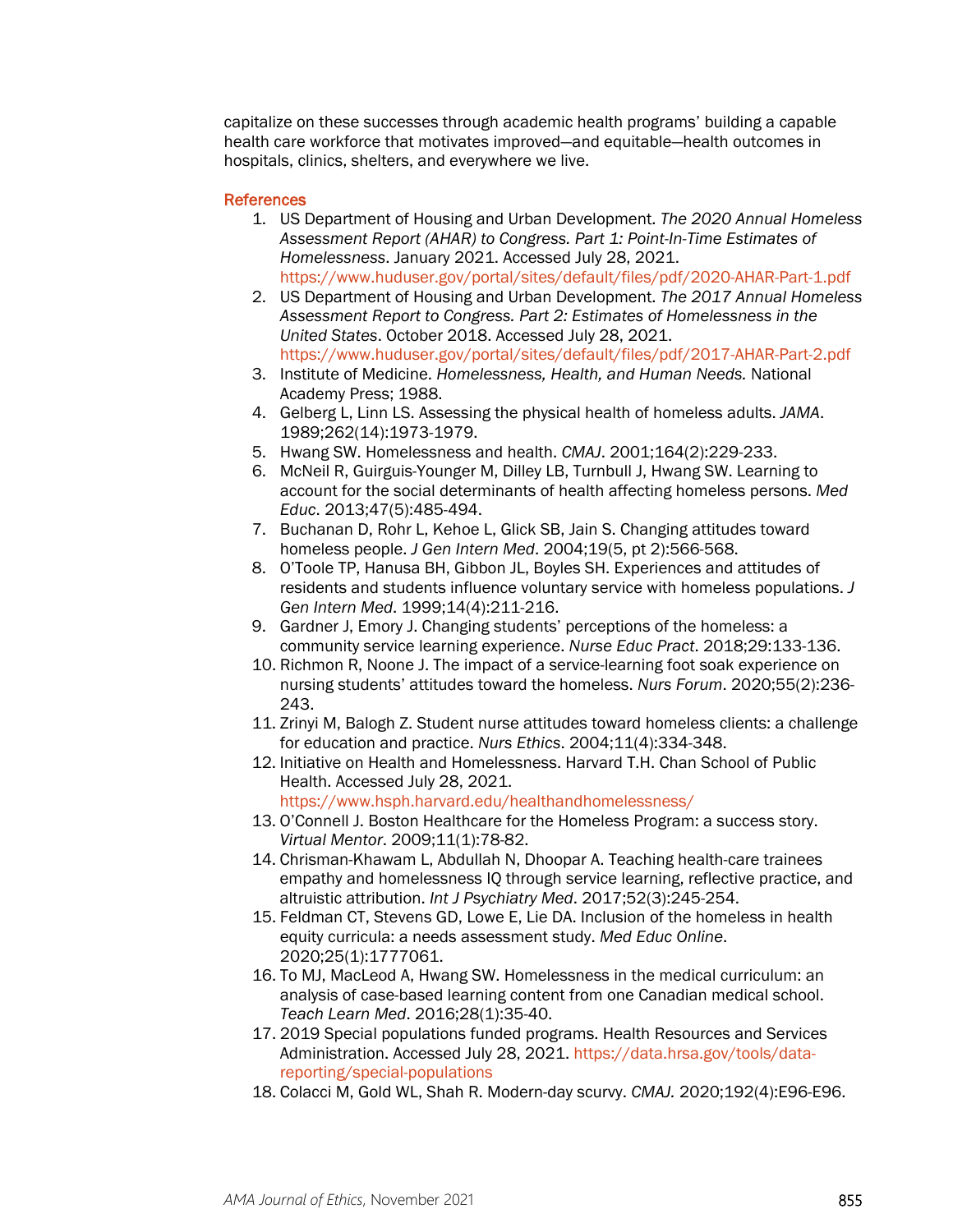- 19. Kertesz SG. Pellagra in 2 homeless men. *Mayo Clin Proc*. 2001;76(3):315-318.
- 20. O'Connell JJ, ed. *The Health Care of Homeless Persons: A Manual of Communicable Diseases and Common Problems in Shelters and on the Streets*. Boston Health Care for the Homeless Program; National Health Care for the Homeless Council; 2004.
- 21. Brouqui P, Lascola B, Roux V, Raoult D. Chronic *Bartonella quintana* bacteremia in homeless patients. *N Engl J Med*. 1999;340(3):184-189.
- 22. Holowatyj AN, Heath EI, Pappas LM, et al. The epidemiology of cancer among homeless adults in metropolitan Detroit. *JNCI Cancer Spectr*. 2019;3(1):pkz006.
- 23. US Department of Housing and Urban Development. *The 2016 Annual Homeless Assessment Report (AHAR) to Congress. Part 1: Point-in-Time Estimates of Homelessness*. November 2016. Accessed September 9, 2021. <https://www.huduser.gov/portal/sites/default/files/pdf/2016-AHAR-Part-1.pdf>
- 24. Green HD Jr, Tucker JS, Wenzel SL, et al. Association of childhood abuse with homeless women's social networks. *Child Abuse Negl*. 2012;36(1):21-31.
- 25. Baggett TP, Racine MW, Lewis E, et al. Addressing COVID-19 among people experiencing homelessness: description, adaptation, and early findings of a multiagency response in Boston. *Public Health Rep.* 2020;135(4):435-441.

Margaret M. Sullivan, DrPH, FNP-BC is a primary care clinician at Boston Health Care for the Homeless in Massachusetts and a postdoctoral research fellow at the FXB Center for Health and Human Rights at Harvard University, where she focuses on immigrant health at community health centers.

Emily E. Lazowy, MA is the program manager of the Initiative on Health and Homelessness at the Harvard T.H. Chan School of Public Health in Boston, Massachusetts.

Jill S. Roncarati, ScD, MPH, PA-C is a postdoctoral fellow at the Center for Healthcare Organization and Implementation Research at VA Bedford Healthcare System and an instructor at the Harvard T.H. Chan School of Public Health in Boston, Massachusetts. She worked as a primary care clinician at Boston Health Care for the Homeless Program's Street Team. Her research focuses on unsheltered adults and homeless veterans.

Howard K. Koh, MD, MPH is the Harvey V. Fineberg Professor of the Practice of Public Health Leadership at the Harvard T.H. Chan School of Public Health in Boston, Massachusetts, as well as the faculty chair of the school's Initiative on Health and Homelessness.

James J. O'Connell, MD is an assistant professor of medicine at Harvard Medical School in Boston, Massachusetts, and the president and founding physician of Boston Health Care for the Homeless Program. He is the author of numerous articles that have appeared in *New England Journal of Medicine*, *JAMA*, and *Circulation*, among other venues. He is also the author of *Stories from the Shadows: Reflections of a Street Doctor* (Boston Health Care for the Homeless Program, 2015).